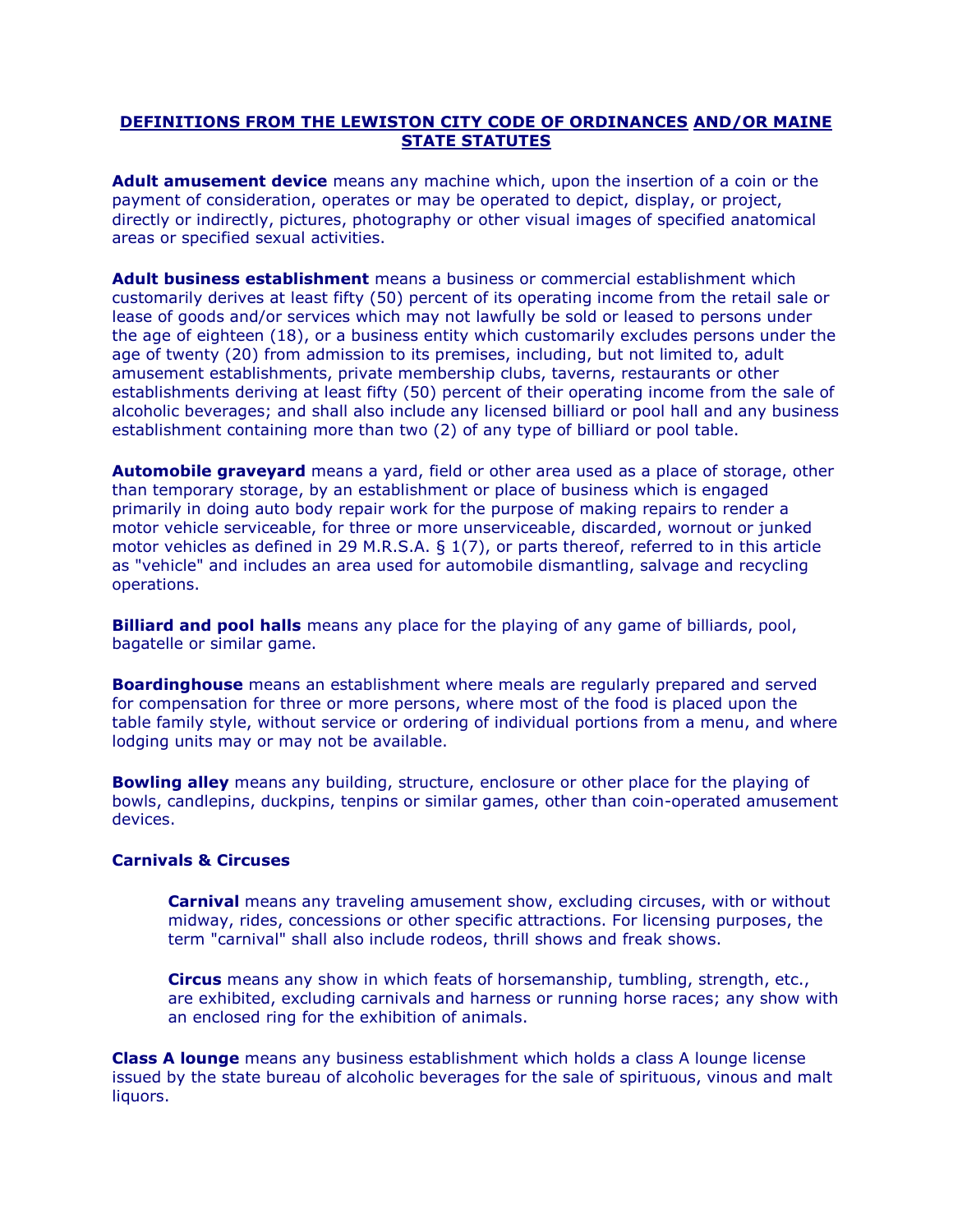**Closeout Sales/Going Out of Business Sales** means offered for sale a stock of goods, wares or merchandise under the designation of "closing-out sale", "going out of business sale", "discontinuance of business sale", "entire stock must go", "must sell to the bare walls" or other designation which states, directly or by implication, an intent of that person to dispose of the entire stock of goods with a view to permanently terminate further business after that disposal is complete *(MRSA Title 30-A, section 3781)*

**Coin-operated amusement device** means any machine or device which upon the insertion of a coin may be operated by the public generally for use as a game, entertainment or amusement, whether or not registering a score, and which is operated for amusement only and does not dispense any form of payoff, prize or reward except free replays. For the purpose of licensing, the owner of the establishment where the device is located shall be the party responsible for obtaining the license.

**Flammable liquid** means a class 1 flammable liquid as defined in the rules and regulations issued by the state insurance commissioner.

**Flea market** means the selling or offering for sale, to the public, of any services, goods, wares and merchandise or personal property by three or more individuals, groups or organizations from or at one location.

**Food service establishment** means any person who prepares, sells, serves or packages food for consumption on premises within the corporate limits of the city, including but not limited to restaurants, luncheonettes, diners, snackbars, drive-ins and concession stands. The term "food service establishment," for the purpose of licensing, shall include any caterer doing business within the corporate limits of the city, any lessee or subtenant of any premises, business or dominant lessor (such as recreation or amusement areas, drive-in theaters, sports arenas or public exhibition halls) who prepares, serves, sells or packages food for consumption on the premises of any such business or dominant lessor, and any person, club or other establishment offering for sale malt, spirituous or vinous liquors for consumption on the premises.

**FSE--Class A** means a food service establishment which holds a license issued by the state bureau of alcoholic beverages for the sale of spirituous, vinous and malt liquors, except a class A lounge.

**FSE--Class B** means a food service establishment which holds a license issued by the state bureau of alcoholic beverages for the sale of malt and vinous liquors.

**FSE--Class C** means a food service establishment which holds a license issued by the state bureau of alcoholic beverages for the sale of malt liquor.

**FSE--Class D** means a food service establishment serving no malt, spirituous or vinous liquors.

**FSE--Class E** means a food service establishment which allows its patrons to bring their own spirituous, vinous or malt liquors for consumption on the premises.

**FSE--Class F** means a food service establishment operating for a period not to exceed 30 days.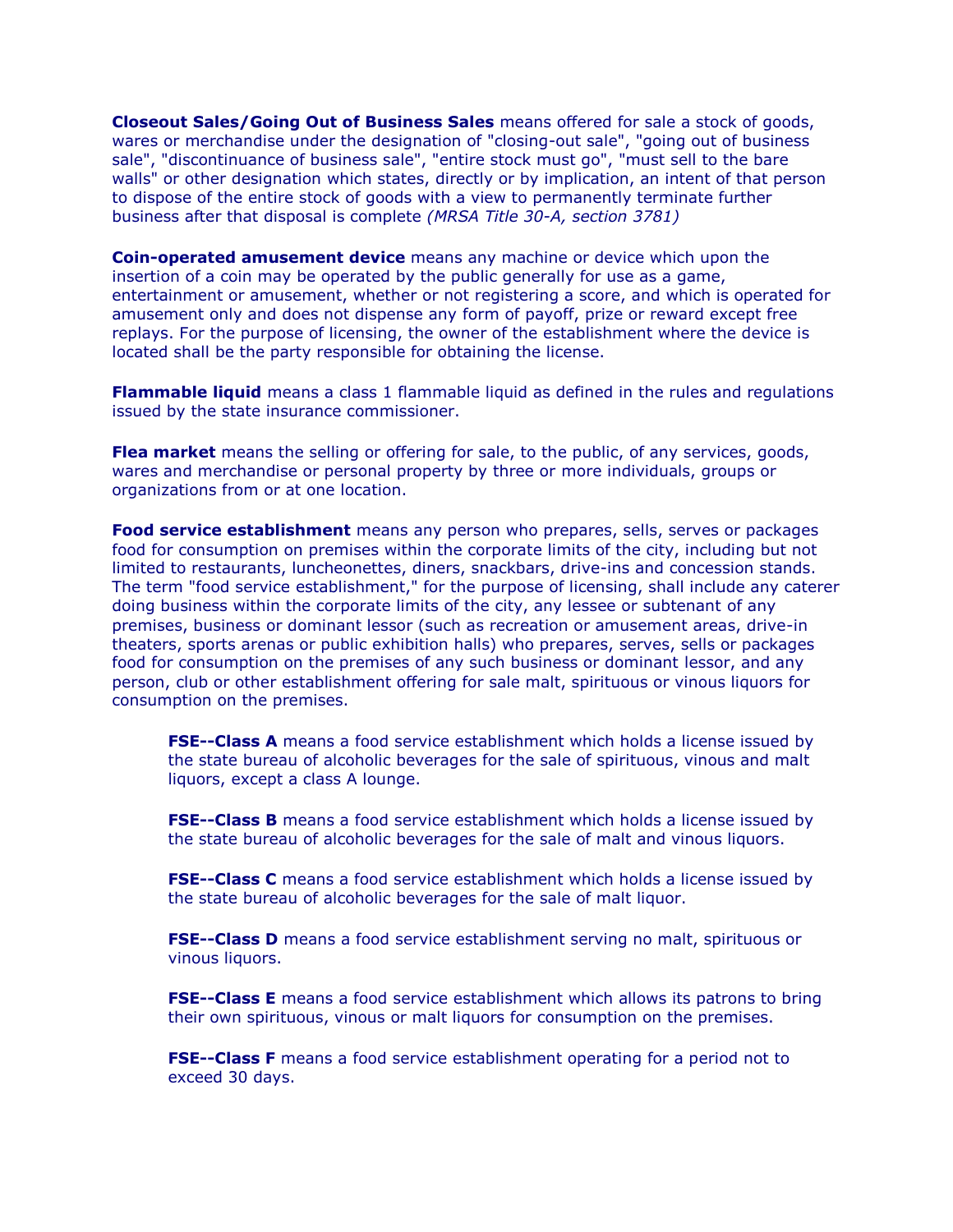**FSE--Class G** means a food service establishment operating for a period not to exceed three days.

**Group care facility** means a boarding care facility wherein children under 18 years of age or adults over 16 years of age and not legally related to the operator are provided personal care, supervision and/or rehabilitative services. Group care facilities within the meaning of this definition must be licensed by the state and may include, but are not limited to, group homes, halfway homes and congregate homes, but do not include foster family homes.

**Innkeeper** means anyone who operates a place where the public, for consideration, obtains sleeping accommodations and meals under one roof and which has a public dining room or rooms operated by the same management open and serving food during the morning, afternoon and evening, and a kitchen, apart from the public dining rooms, in which food is regularly prepared for the public on the same premises.

**Junk collector** means anyone dealing or trading in junk; anyone who engages in the collection, storage, transfer or sale of junk.

*Junk* means old iron, chains, brass, copper, tin, lead or other base metals, old rope, old bags, rags, wastepaper, paper clippings, scraps of woolens, clips, bagging, rubber and glass, and empty bottles of different kinds when less than one gross, and all articles discarded or no longer used, or a manufactured article composed of any one or more of the materials mentioned.

*Junkyard* means a yard, field or other area used as a place of storage for:

(1) Discarded, wornout or junked plumbing, heating supplies, household, appliances and furniture;

(2) Discarded, scrapped and junked lumber;

(3) Old or scrap copper, brass, rope, rags, batteries, paper trash, rubber debris, waste and all scrap iron, steel and other scrap ferrous or nonferrous material; and

(4) Garbage dumps, waste dumps and sanitary fills; all of which are referred to in this article as "junk."

**Lodginghouse** means a building or group of attached or detached buildings containing lodging and/or dwelling units for occupancy for daily or weekly periods by persons not within the second degree of kindred to the person conducting the lodginghouse and where regular meals are not prepared or served to the lodgers. The term "lodginghouse" shall be meant to include premises in which transients and/or residents share common bathroom and/or kitchen facilities; it shall not be meant to include the dormitories of charitable, educational or philanthropic institutions or associations, or any house where lodgings are let to less than five lodgers.

**Massage therapist** means any person who performs therapeutic massage for consideration or gratuity or with the expectation of receiving consideration or any gratuity.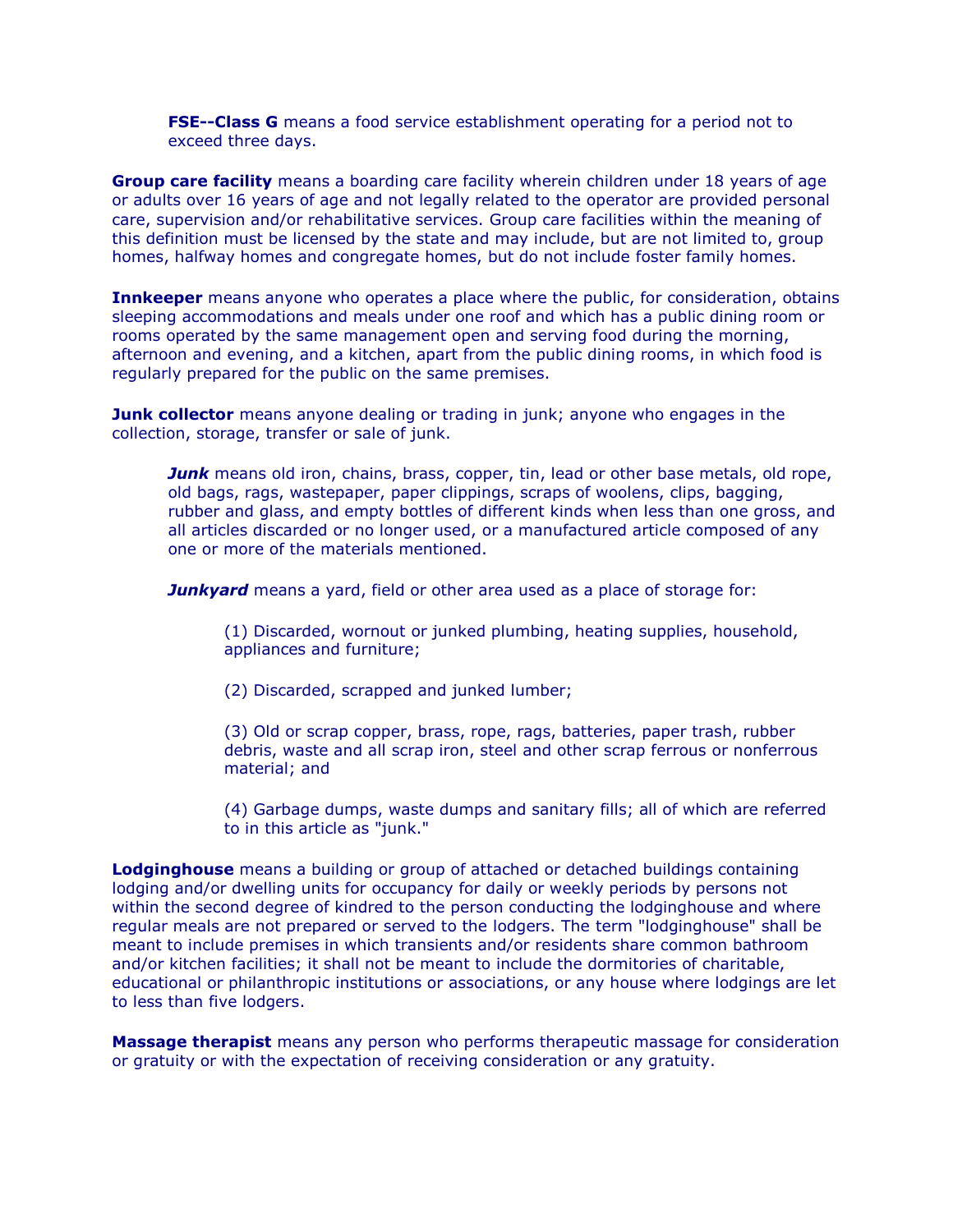**Mobile home park** means a contiguous parcel of land with a minimum area of five (5) acres designed and/or used to accommodate a minimum of three (3) manufactured housing units on mobile home lots which are to be rented or leased, but not sold. The management and maintenance of a mobile home park shall be deemed to be the responsibility of a single owner or operator, with improved lots and/or services being available under a leasing arrangement.

**Motion picture theater** means any building or area, including drive-in parks, arenas, exhibition halls or public buildings, where commercial films, movies or motion pictures, including previews of motion pictures, closed circuit telecasts and videotape replays, are shown, or where any cinematograph or similar apparatus is kept, used or exhibited for any commercial use whatsoever.

**Pawnbroker** means any person engaged in the business of lending money on deposit or pledges of personal property or other valuable thing other than securities or printed evidence of indebtedness, or in the business of purchasing personal property, or choses in action, or other valuable thing, and selling or agreeing to sell the same back to the seller at a price other than the original price of purchase, or in the business of purchasing personal property such as articles containing gold, silver, platinum or other precious metals or jewels for the purpose of reducing or smelting them into a different form and reselling the product.

**Peddler** means any person traveling by foot, wagon, automotive vehicle or any other type of conveyance from place to place, from house to house, or from street to street carrying, conveying or transporting goods, wares and merchandise and offering or exposing the same or any service for sale; or who without traveling from place to place shall sell, expose or offer any goods, wares, merchandise or service for sale from any portable, mobile or temporary structure, or from a wagon, automotive vehicle or other vehicle or conveyance; or who without traveling from place to place shall sell, expose or offer for sale the same in the entrances to buildings or other premises or upon vacant lots or other tracts of land within the corporate limits of the city. The term "peddler" shall not be construed to include the following: vendors of food sold by wagon, automotive vehicle or any other type of conveyance, vendors of merchandise by sample, list or catalogue for future delivery, vendors of farm, dairy, orchard, fish and forest products of their own production, vendors of newspapers and religious literature, route salesmen while engaged in making deliveries to their regular customers, commercial travelers or selling agents who, in the usual and customary course of business, make sales to dealers, or persons duly authorized to conduct tag days, sell poppies or otherwise solicit.

**Racetrack** means any fairgrounds, racetrack or field in the city which has on it any structure or grandstand with a capacity of over 100 persons and which is used by spectators at races.

**Roller-skating rink** means a building, facility or premises that provides an area used for roller skating. *(MRSA Title 8, section 604)*

**Roving diner** means any portable, mobile or temporary structure, and any vehicle, cart, wagon, conveyance or carrier of any kind, from which food is sold or caused to be sold, at retail, from house to house, store to store, building to building, or along or upon any sidewalk, street, park or other public property in the city; lunch wagons. The term "roving diner" shall not be construed to include caterers, vendors of dairy products, ice, bakery products, or similarly employed route salesmen while engaged in making deliveries to their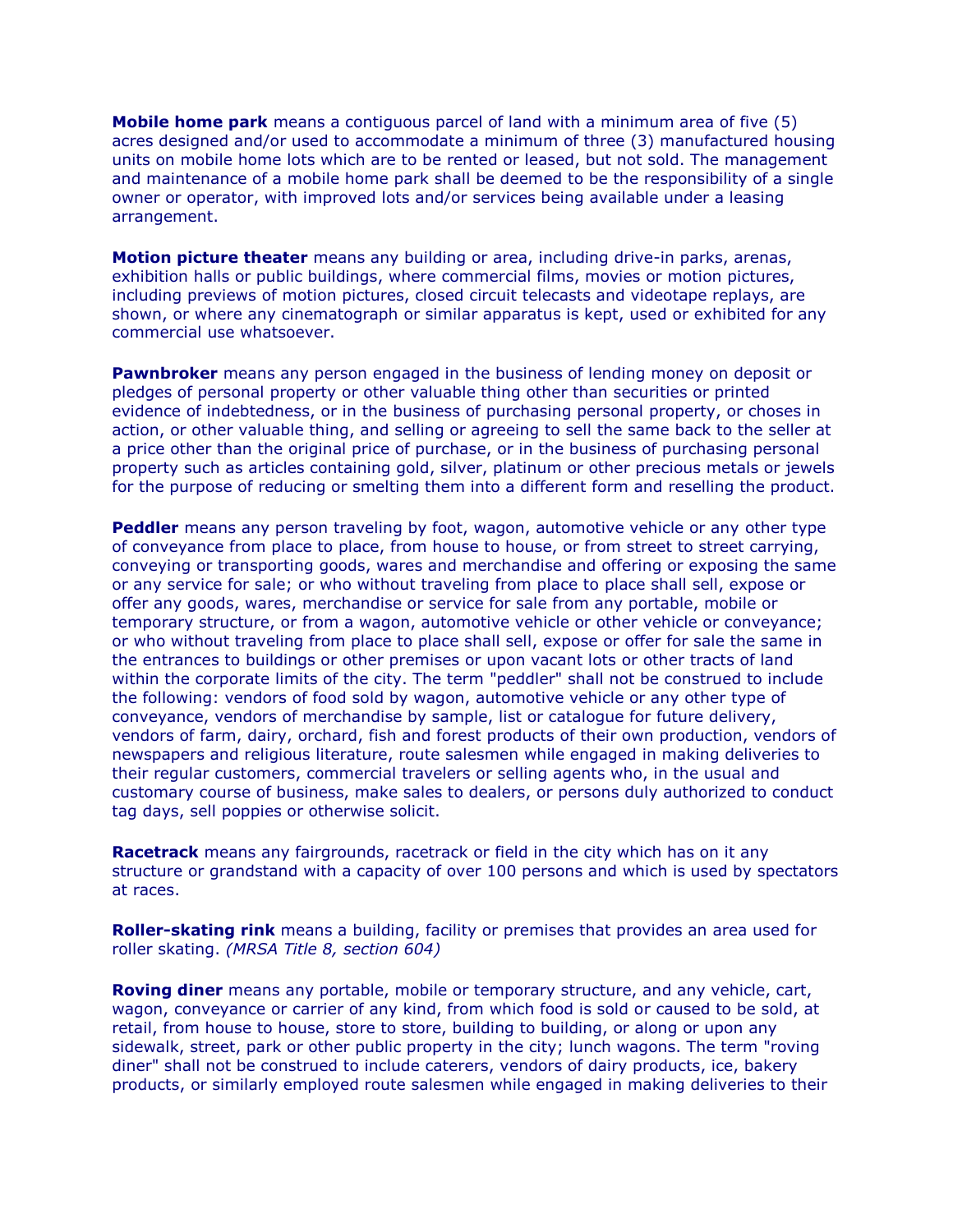regular customers or persons making deliveries on order from customers of retail stores in the city.

**Sale of Personal Property from Residential Premises** means the sale of, or offer for sale of, personal property from any residential premises; only the sale of donated personal property and the sale of personal property owned, used and maintained for personal use only by the seller, and not for resale to the public, shall be permitted to be sold from residential premises. Such sales may be commonly referred to as "garage sale", "yard sale", "lawn sale", "tag sale", "household goods sale", "white elephant sale" and similar references. Residential premises means a building or structure having at least one dwelling unit, boarding or lodging room, and the lot of land associated therewith, and any accessory structures; and any lot of land within a residential zone.

**Secondhand dealer** means any person who engages in the purchase, collection, transfer or storage for later resale, or who engages in the trading or selling, unless such sale is by auction of less than four days' duration, of any article, vehicle or material, or portion thereof, of which prior use has been made in any manner whatsoever. The term "secondhand dealer" shall not be construed to include pawnbrokers, junk collectors, used car dealers, antique dealers who handle and sell bona fide antiques exclusively; nor shall it include any person primarily engaged in the retail sale of new and unused goods, who deals with used goods only incidentally, such as accepting such goods in trade as part of a transaction involving the sale of new goods, but only to the extent that such used goods are of the same type as the new goods sold by such person.

**Solicitor** means any person using or upon any sidewalk, street park or other public place, or at any doorway or entranceway immediately abutting thereon, within the corporate limits of the city for the purpose of begging, collecting or soliciting alms for the poor or funds for any charitable, philanthropic, civic, musical, athletic, patriotic or related purposes.

**Sound truck** means any private vehicle, conveyance or carrier of any kind having, either mounted or unmounted, any electronic, mechanical or other appliance, apparatus, equipment or device used to broadcast or otherwise amplify any announcement, voice, advertisement, recording, tape or other sound for any purpose other than use during a public emergency, and traveling upon or using any street, sidewalk, park or other public place within the corporate limits of the city. The term "sound truck" shall not be construed to include any private or public emergency vehicles used to perform a public service.

**Special amusement** means entertainment which includes any amusement, performance, exhibition or diversion for patrons or customers of the licensed premises whether provided by professional entertainers or by full-time or part-time employees of the licensee whose incidental duties include activities with an entertainment value.

**Special food handler** means any person engaged in processing, storing, serving or selling food for consumption off premises.

**Tattoo Operator** means the individual who performs or practices the art of tattooing on the person of another.

**Tattoo** means to insert pigment under the skin of a human being by pricking with a needle or otherwise, so as to produce an indelible mark or figure visible through the skin.